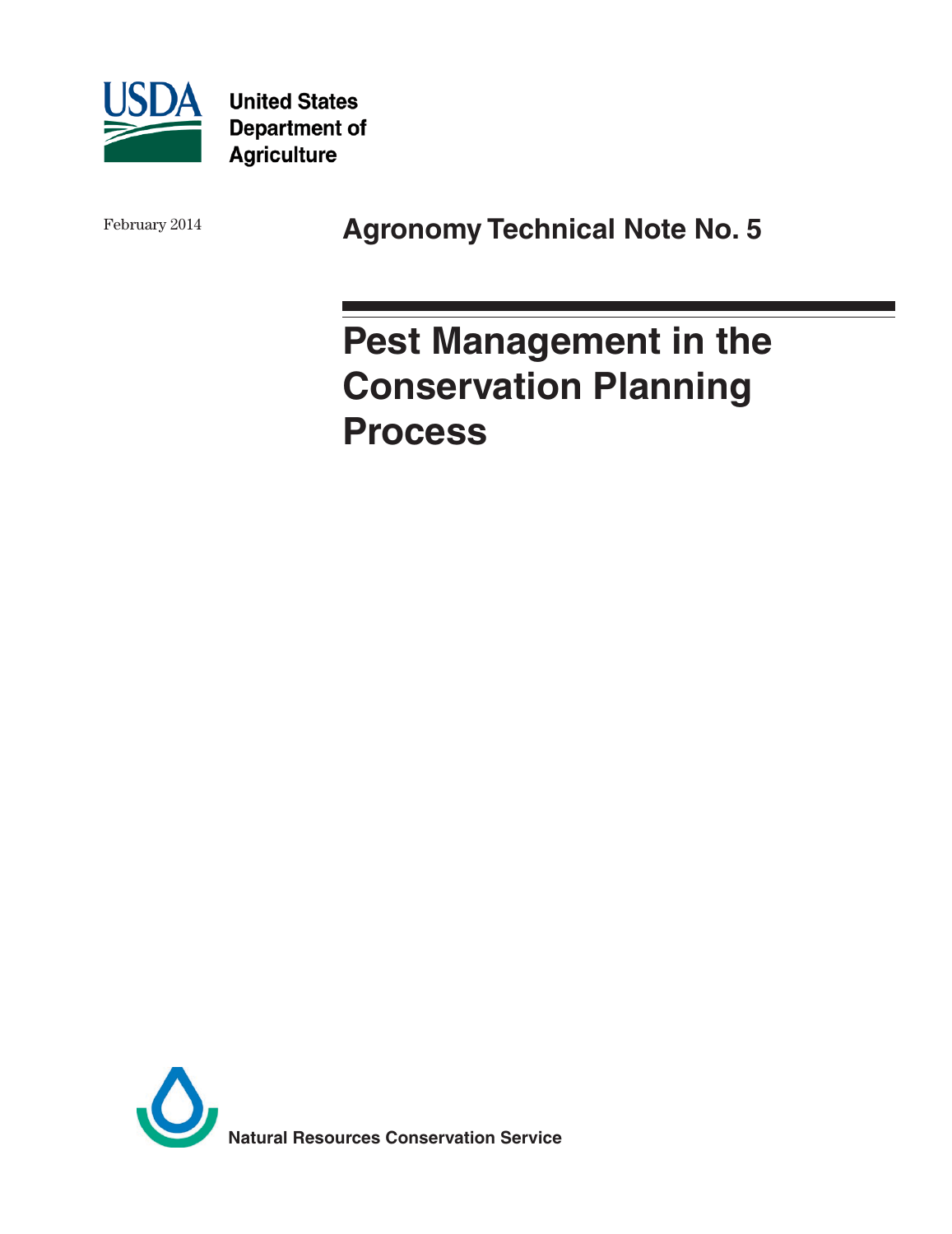Issued February 2014

The U.S. Department of Agriculture (USDA) prohibits discrimination in all its programs and activities on the basis of race, color, national origin, age, disability, and where applicable, sex, marital status, familial status, parental status, religion, sexual orientation, genetic information, political beliefs, reprisal, or because all or a part of an individual's income is derived from any public assistance program. (Not all prohibited bases apply to all programs.) Persons with disabilities who require alternative means for communication of program information (Braille, large print, audiotape, etc.) should contact USDA's TARGET Center at (202) 720-2600 (voice and TDD). To file a complaint of discrimination, write to USDA, Director, Office of Civil Rights, 1400 Independence Avenue, SW., Washington, DC 20250–9410, or call (800) 795-3272 (voice) or (202) 720-6382 (TDD). USDA is an equal opportunity provider and employer.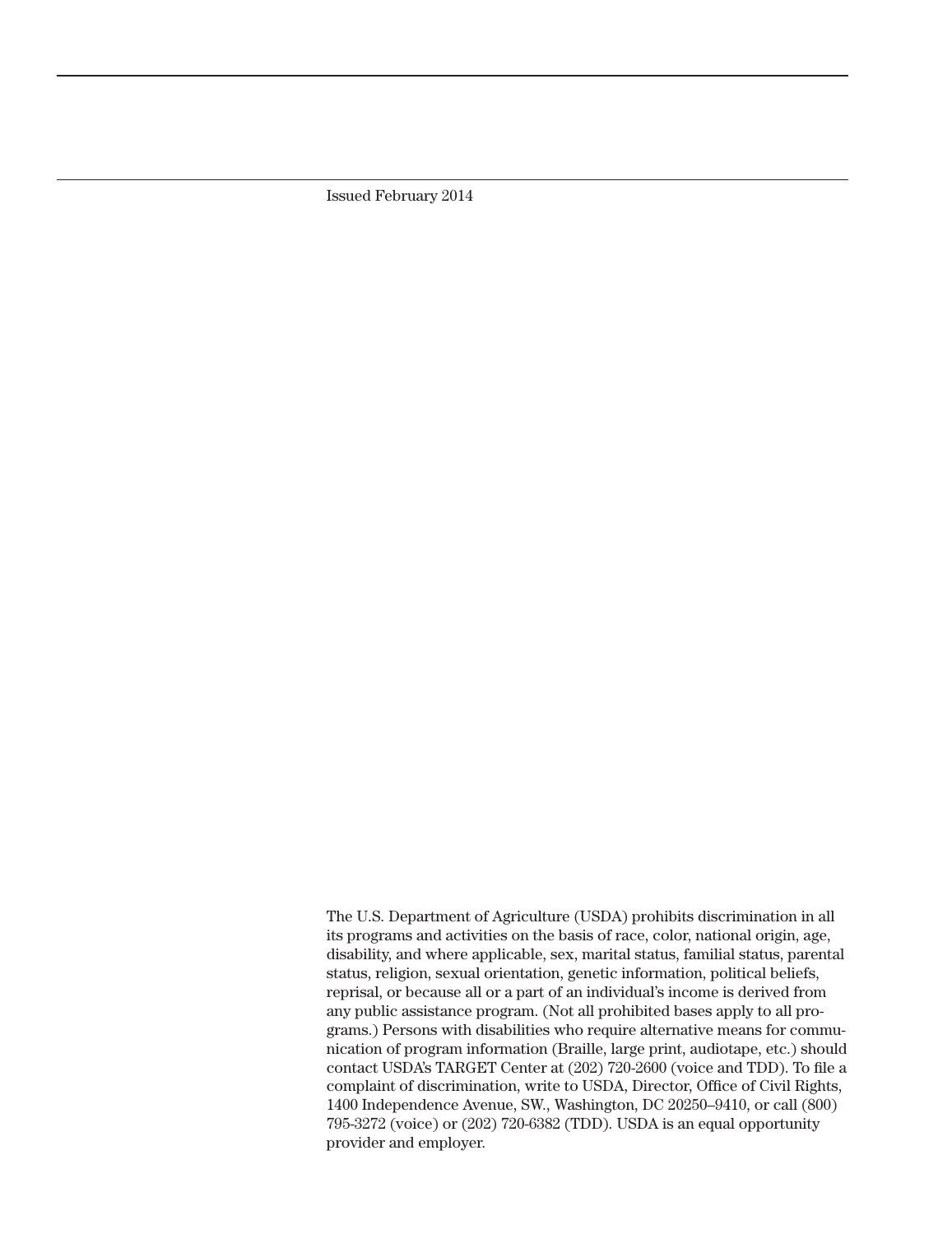# **Pest Management in the Conservation Planning Process**

#### **Introduction**

This technical note is designed to help conservation planners apply the Natural Resources Conservation Service (NRCS) Integrated Pest Management (IPM) Conservation Practice Standard (CPS) Code 595 and other NRCS conservation practices in the conservation planning process to prevent and/or mitigate pest management risks to natural resources.

The term "integrated pest management" and its acronym "IPM" are widely used and can refer to anything from an individual pest management technique to a complex year-round pest management system. This document references IPM techniques, elements, strategies, guidelines, systems, and programs, but the NRCS IPM conservation practice is very specifically defined by [CPS Code 595 available at:](http://) ftp://ftp-fc.sc.egov.usda.gov/NHQ/practice-standards/ standards/595.docx.

# **NRCS pest management policy**

The NRCS pest management policy is contained in GM\_190\_404\_A–D, Amendment 12, dated March 2009, available at: [http://directives.sc.egov.usda.gov/](http://directives.sc.egov.usda.gov/RollupViewer.aspx?hid=17015) [RollupViewer.aspx?hid=17015](http://directives.sc.egov.usda.gov/RollupViewer.aspx?hid=17015).

The NRCS pest management policy states that conservation planners have four roles in pest management:

- 1. Evaluate environmental risks associated with a client's probable pest suppression strategies
- 2. Provide technical assistance to clients to mitigate identified environmental risks
- 3. Assist clients to adopt IPM techniques that protect natural resources
- 4. Assist clients to—
	- inventory, assess, and suppress noxious and invasive weeds on noncropland
	- suppress weeds to ensure successful implementation and/or maintenance of permanent vegetative conservation practices (e.g., buffertype conservation practices)

#### **Pest management in conservation planning**

Conservation planners start by identifying site-specific natural resource concerns in the conservation planning process. For pest management related concerns, this can include the potential for pest management activities to impact soil, water, air, plants, animals, and humans. Once site-specific natural resource concerns are identified, conservation planners perform NRCS pest management policy roles 1, 2, and 3 in the conservation planning process by evaluating the potential for site-specific pest management risks to identified natural resources and applying appropriate NRCS conservation practices (including the NRCS IPM conservation practice) to prevent and/or mitigate identified risks.

For example, if a conservation planner identified a concern about potential pesticide impacts on a nearby drinking water reservoir, he or she would use the NRCS Windows Pesticide Screening Tool (WIN–PST) to evaluate potential pesticide risks to drinking water from pesticide losses in surface runoff. Based on sitespecific WIN–PST results, the NRCS IPM conservation practice and other conservation practices could then be applied as appropriate to prevent/mitigate hazardous pesticide losses to the reservoir.

Pest management risks can also be associated with the use of mechanical, biological, or cultural pest suppression techniques, but they must be evaluated with other tools, such as the Revised Universal Soil Loss Equation 2 (RUSLE2), or the professional judgment of the conservation planner.

Conservation planners also perform role 4 in the NRCS pest management policy in the conservation planning process, but with the application of the NRCS Brush Management, CPS Code 314 and NRCS Herbaceous Weed Control, CPS Code 315. Both of these conservation practices are used on noncropland to address natural resource concerns related to plant pests, including invasive, noxious, and prohibited plants. The NRCS IPM conservation practice can also be used to prevent and/or mitigate pest management environmen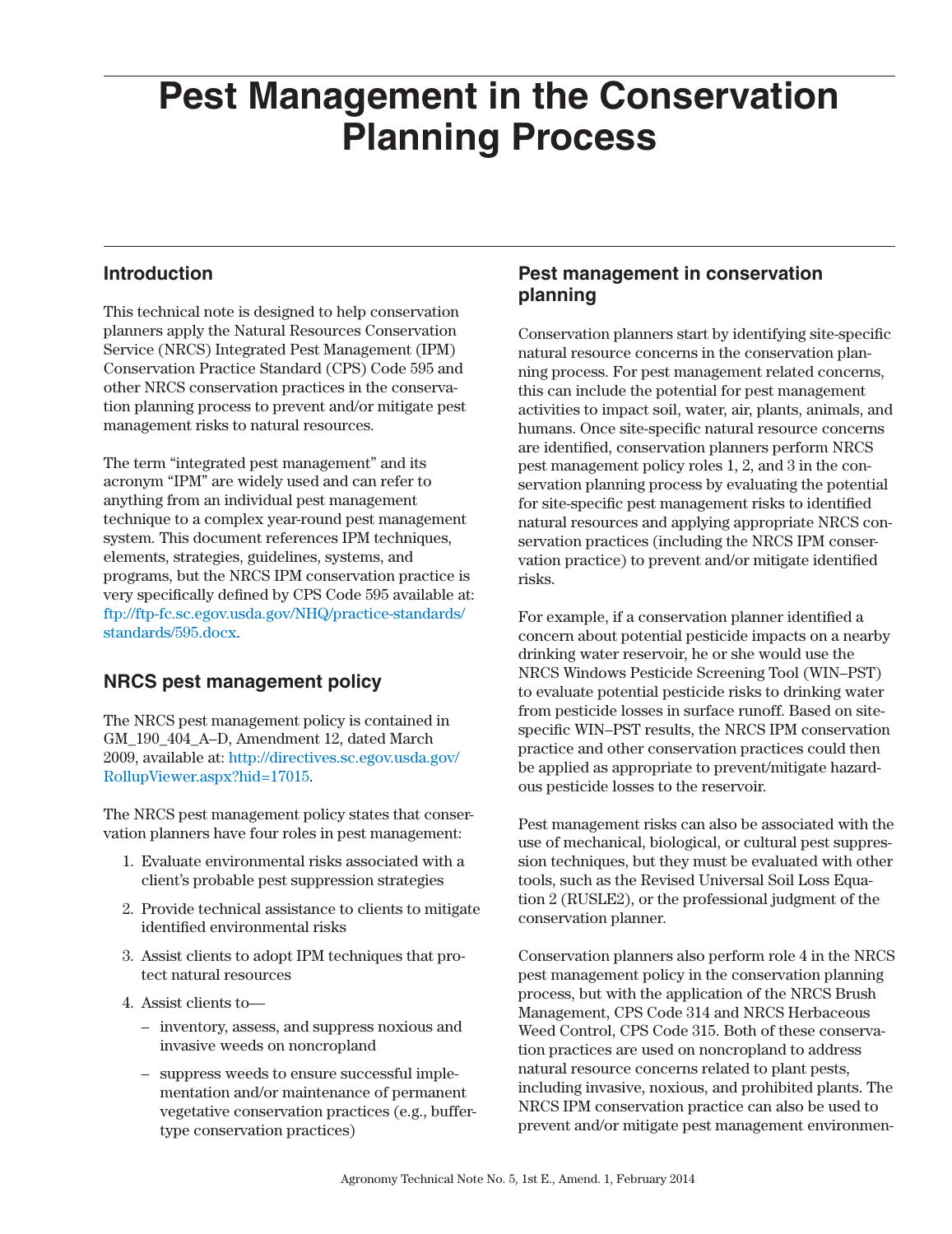tal risks associated with the application of the NRCS Brush Management and Herbaceous Weed Control conservation practices.

# **Applying the NRCS IPM conservation practice**

The NRCS IPM conservation practice is specifically designed to document the application of IPM techniques that address site-specific natural resource concerns. The NRCS IPM conservation practice is not designed to manage pests. Technical assistance for managing pests on cropland is **not** an identified role for conservation planners, but they must still work closely with the Cooperative Extension Service, producers, and their crop consultants to appropriately integrate all planned pest management activities into the conservation planning process. The adoption of a comprehensive IPM system is always preferred, but the NRCS IPM conservation practice is not designed to prescribe what constitutes a comprehensive IPM system. Commodity-specific IPM elements, guidelines, and year-round IPM programs are often available at the State level from land-grant universities and the Cooperative Extension Service to identify what constitutes a comprehensive IPM system. These guidelines should be used to help document the application of the NRCS IPM conservation practice. Comprehensive IPM systems use a site-specific combination of pest prevention, avoidance, monitoring, and suppression (PAMS) strategies. For more information, see:

- [http://www.ipmcenters.org/ipmelements/index.](http://www.ipmcenters.org/ipmelements/index.cfm) [cfm](http://www.ipmcenters.org/ipmelements/index.cfm)
- http://www.ipm.ucdavis.edu/PMG/cropsagriculture.html
- [http://www.ipmcenters.org/ipmsymposiumv/](http://www.ipmcenters.org/ipmsymposiumv/posters/142.pdf) [posters/142.pdf](http://www.ipmcenters.org/ipmsymposiumv/posters/142.pdf)

While efficacy will always play an important role in what IPM techniques are appropriate for each site, the NRCS IPM conservation practice is only used to document specific environmental risk prevention and/or mitigation benefits, not efficacy. The goal of the NRCS IPM conservation practice is to prevent environmental risks with an efficient IPM system, if possible, and mitigate any environmental risks that cannot be prevented.

A comprehensive IPM system will prevent and avoid pests as much as possible to reduce the need for pest suppression, including the use of hazardous pesticides.

A comprehensive IPM system also includes carefully monitoring pest populations and only using suppression techniques when the economic benefit is greater than the cost. These economic pest thresholds must be developed by the Cooperative Extension Service and other IPM experts for each pest in each cropping system based on the biology of the crop and pest and the pest's natural enemies. The economic threshold is then dynamically adjusted based on the current cost of the pest suppression technique and projected value of the crop.

A comprehensive IPM system also includes carefully managing the use of different pest suppression techniques to delay the onset of pest resistance to each suppression technique. Using a combination of different techniques including pesticides with different modes of action is critical to maintaining their efficacy and delaying the onset of pest resistance.

Finally, a comprehensive IPM system must also mitigate environmental risks that cannot be prevented by using appropriate IPM techniques that help minimize risks to nontarget species in the field and reduce offsite movement of hazardous pesticides.

In some cropping systems, a comprehensive IPM system will not be feasible because appropriate IPM technology has yet to be developed. In these cases, the NRCS IPM conservation practice can be used to support the application of individual IPM techniques if they appropriately mitigate site-specific pest suppression risks to natural resources and/or humans.

**Note**: Identified risks associated with planned pest suppression can also be addressed through other conservation practices or a system of conservation practices that includes the NRCS IPM conservation practice.

#### **Pesticide registration versus pesticide risk analysis in conservation planning**

The U.S. Environmental Protection Agency (EPA) regulates pesticides under two major Federal statutes: the Federal Insecticide, Fungicide, and Rodenticide Act (FIFRA) and Federal Food, Drug, and Cosmetic Act (FFDCA), both amended by the Food Quality Protection Act (FQPA) of 1996.

Under FIFRA, pesticides intended for use in the United States must be registered (licensed) by the EPA before they may be sold or distributed in commerce. The EPA will register a pesticide if scientific data provided by the applicant show that when used according to labeling directions it will not cause "unreasonable adverse effects on the environment." FIFRA defines "unreason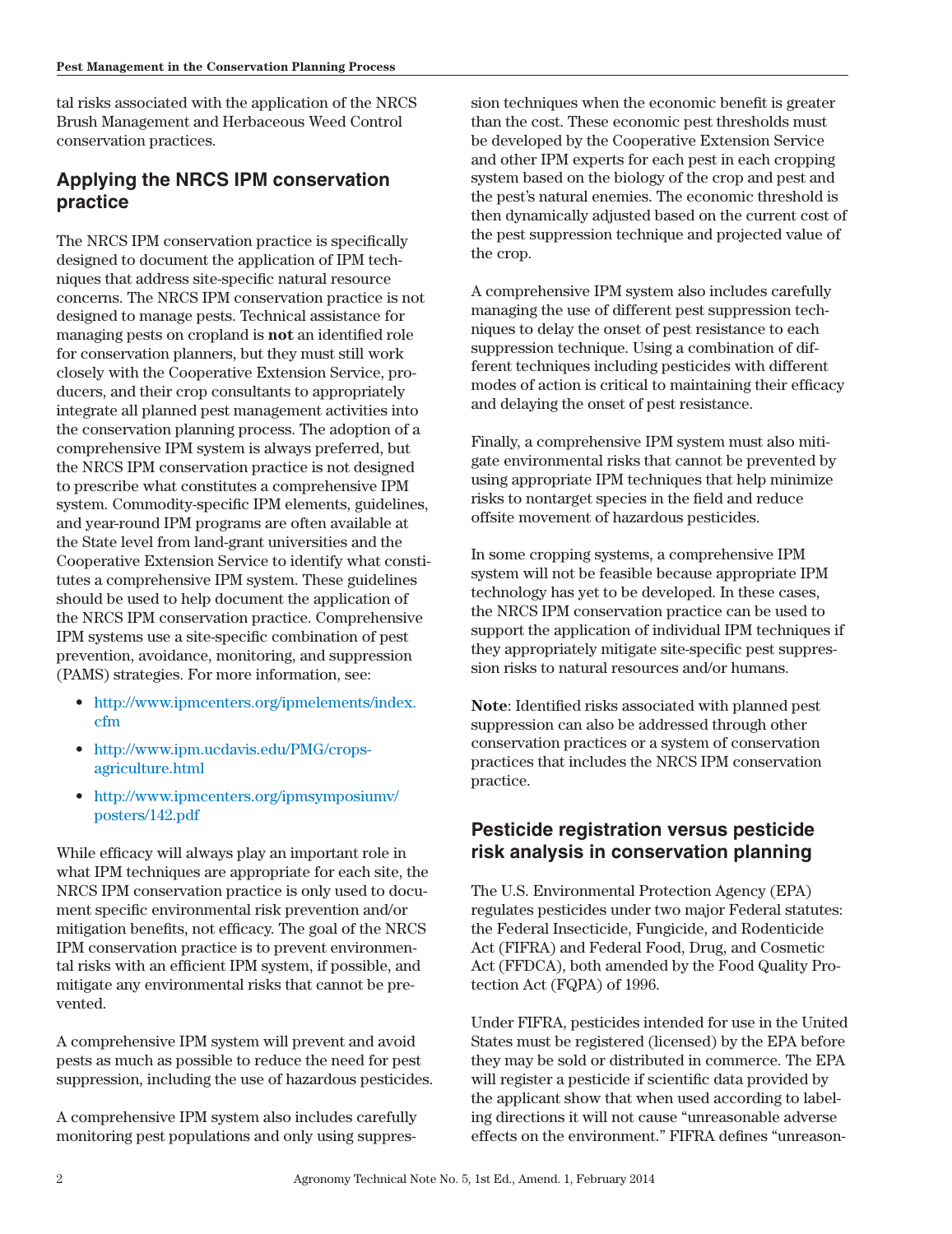able adverse effects on the environment" as: "…any unreasonable risk to man or the environment, taking into account the economic, social and environmental costs and benefits of the use of any pesticide…"

Under FFDCA, EPA is responsible for setting tolerances (maximum permissible residue levels) for any pesticide used on human food or animal feed.

With the passage of FQPA, both major pesticide statutes were amended. FQPA mandated a single, healthbased standard for setting tolerances for pesticides in foods, provided special protections for infants and children, expedited approval of safer pesticides, and required periodic reevaluation of pesticide registrations. FQPA also limited the consideration of benefits when setting tolerances. FQPA did not address the consideration of ecological risk.

The EPA pesticide registration process, including any pesticide label use restrictions, is based on a comprehensive pesticide risk assessment for typical conditions under which the pesticide will be used. This risk assessment is designed to address many different risks to many different species that might be impacted by a particular pesticide use, but it does not address how these risks can vary substantially across the landscape. Even when a pesticide is applied according to pesticide label instructions, site-specific conditions may cause that pesticide to pose significant risks to nearby water resources.

The EPA generally only registers pesticides that will have substantially more benefits than risks, and they include appropriate risk mitigation in pesticide label guidance. However, there are obvious limitations on how well a pesticide label can address site-specific concerns that often vary widely across the landscape.

One of the most carefully regulated pesticide concerns is preventing drinking water contamination; yet, many public drinking water suppliers must still filter pesticide residues out of our drinking water to meet EPA guidelines. Pesticide impacts on aquatic life are much more widespread than drinking water concerns. The U.S. Geological Survey (USGS) National Water Quality Assessment Program (http://water.usgs.gov/nawqa/) found at least one pesticide in almost every water and fish sample collected from streams and in more than 50 percent of shallow wells. Most importantly, more than 50 percent of the streams in the United States had a least one detection of a pesticide that exceeded a guideline for the protection of aquatic life. Also, toxicity tests have not been conducted on the "pesticide soup" found in most samples: a mixture of many pesticides at low concentrations throughout the year

supplemented with higher pesticide concentration pulses soon after pesticide application.

Mitigating pesticide risks to natural resources is part of the NRCS's mission, so conservation planners need to coordinate their work with the way risks are mitigated with pesticide registration label requirements. NRCS technical assistance and financial assistance programs must comply with FIFRA and all pesticide label requirements including mitigation, but conservation planners can still help producers properly interpret the mitigation requirements on pesticide labels for a particular site and also recommend supplemental mitigation to protect sensitive natural resources.

Conservation planners can use the WIN–PST for water quality pesticide risk analysis. The risk analysis done with WIN–PST for drinking water and aquatic habitat is not as comprehensive as the risk assessment that supports the EPA's pesticide registration process, but WIN–PST is sufficient to guide site-specific application of mitigation techniques to address natural resource concerns identified in the conservation planning process. Conservation planners use WIN–PST to identify soil/pesticide combinations that need mitigation to help protect site-specific natural resources.

# **Using WIN–PST**

WIN–PST is the NRCS-supported technical tool that is used to assess relative pesticide leaching, solution runoff, and adsorbed runoff risks to water quality. WIN–PST analysis is based on:

- soil properties
- pesticide physical properties
- pesticide toxicity data
- broadcast/banded/spot treatment
- surface-applied/incorporated/foliar
- standard/low rate/ultra low rate
- humid/dry (no irrigation)

The major components of the NRCS nonpoint source water quality pesticide risk analysis are:

- the potential for pesticide loss in:
	- water that percolates below the root zone
	- water that runs off the edge of the field
	- sediment that leaves the field in runoff
- chronic (long-term) pesticide toxicity to humans in drinking water and fish in aquatic habitat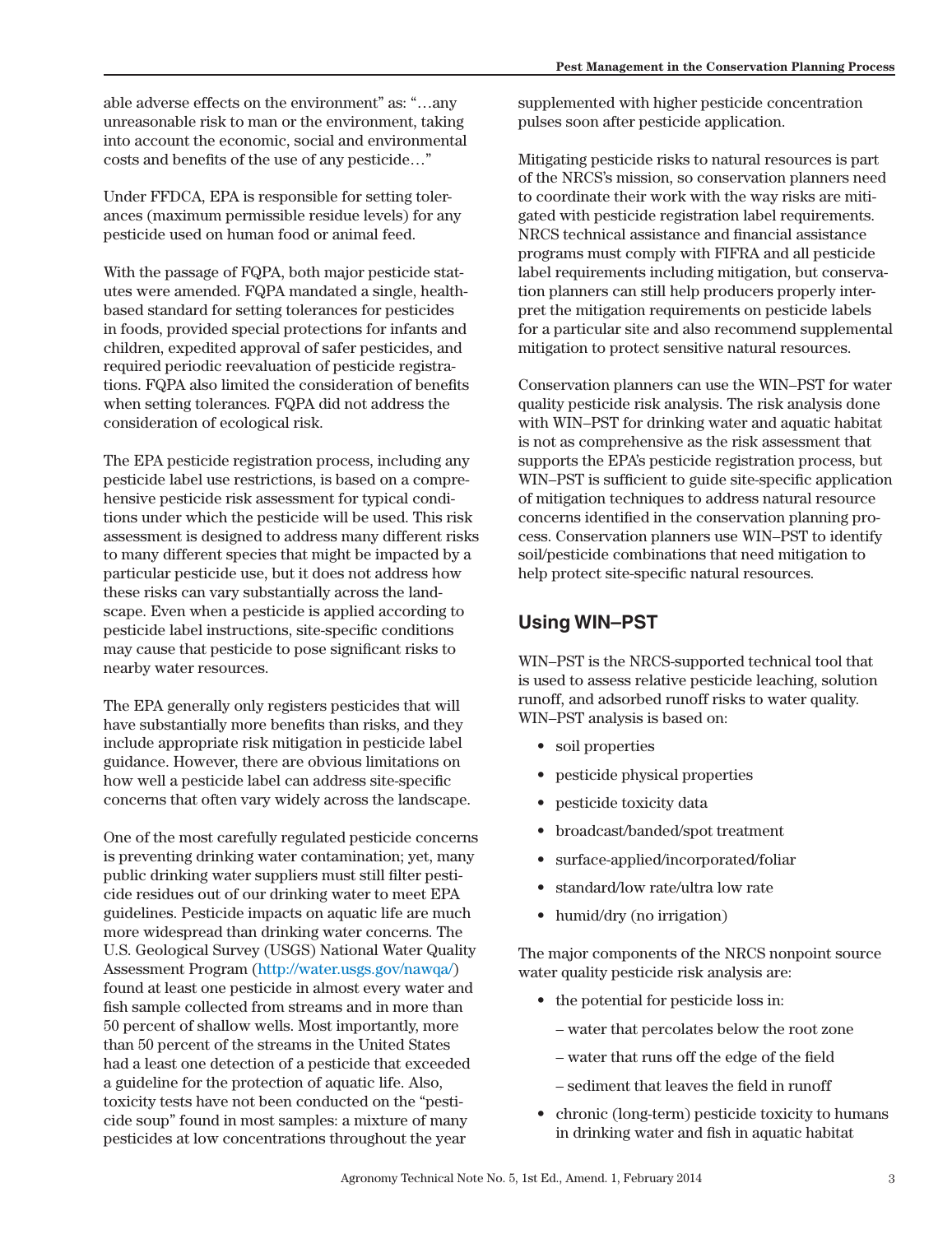• the combination of pesticide loss potential with pesticide toxicity to humans and fish to provide site-specific ratings for offsite pesticide hazards in leaching, solution runoff, and sediment adsorbed runoff

The final ratings are called WIN–PST Soil/Pesticide Interaction Hazard Ratings. The term "hazard" is used even though these ratings include both pesticide toxicity and a partial exposure analysis based on field conditions. It is the responsibility of the conservation planner to put these hazard ratings into proper context by using their professional judgment to assess the potential for pesticide movement below the bottom of the root zone and beyond the edge of the field to identified ground or surface water resources, as well as the potential for that pesticide contamination to impact identified water resources based on watershed and water body characteristics. This entire process is considered a risk analysis, so the term "hazard" is used in the final WIN–PST ratings to remind users that they must put these partial ratings into the proper context to fully analyze risk to human drinking water and aquatic habitat.

WIN–PST provides ratings for five different categories of resource concerns:

- Human Hazard Leaching for leaching risk to drinking water
- Fish Hazard Leaching for leaching risk to aquatic habitat (lateral flow to streams)
- Human Hazard Solution for solution runoff risk to drinking water
- Fish Hazard Solution for solution runoff risk to aquatic habitat
- Fish Hazard Adsorbed for adsorbed runoff risk to aquatic habitat including benthic organisms

**Note:** there is no WIN–PST rating for Human Hazard Adsorbed since human exposure to sediment is minimal.

The final WIN–PST Soil/Pesticide Interaction Hazard ratings are very low, low, intermediate, high, or extra high.

To fully evaluate the risk of a pesticide to a human drinking water supply or aquatic habitat, the conservation planner must consider the impact of flow path characteristics between the field and the water body of concern (through the vadose zone to groundwater or overland flow to surface water), watershed characteristics, and water body characteristics.

For example, on the high end of the overall risk spectrum, the flow path from the field to the water body will be shorter and more direct with little opportunity for pesticide degradation or assimilation, the watershed will have significant pesticide loading potential from numerous fields that are managed in a similar fashion as the field being analyzed, and the water body will be sensitive to pesticide contamination due to limited flushing and dilution. At the other extreme on the low end of the overall risk spectrum, the flow path to the water body will be longer and more arduous with lots of opportunity for pesticide degradation and assimilation, the watershed will have only a few fields that are managed in a similar fashion so there will be limited loading potential for the pesticide in question, and the water body will not be very sensitive to pesticide contamination due to lots of flushing and dilution.

The NRCS IPM conservation practice has water quality mitigation requirements that are based on an average situation in between the high and low extremes described. Although the NRCS IPM conservation practice mitigation requirements for water quality will serve most situations, the conservation planner may use professional judgment to determine that more mitigation is required for a specific site. In some cases, a suite of conservation practices may be required to provide sufficient mitigation to meet NRCS Field Office Technical Guide (FOTG) quality criteria.

Appropriate mitigation for water quality should be chosen based on final WIN–PST hazard ratings for all applicable pesticide loss pathways to all identified water resource concerns. This will require sufficient mitigation to be applied for the highest risk(s) identified for a given planning area.

#### **Conducting a WIN–PST analysis**

*Step 1* Choose all the major soil types for the field or planning area (generally those that cover 10 percent or more of the area).

*Step 2* Choose all the pesticides that the client is planning to use.

**Note:** Each pesticide can be chosen by product name, EPA registration number, or active ingredient name, but the final ratings are specific to each active ingredient.

*Step 3* Analyze the results for each soil/pesticide interaction.

*Step 4* Select the highest hazard soil/pesticide combination for the identified natural resource concern(s) to plan appropriate mitigation.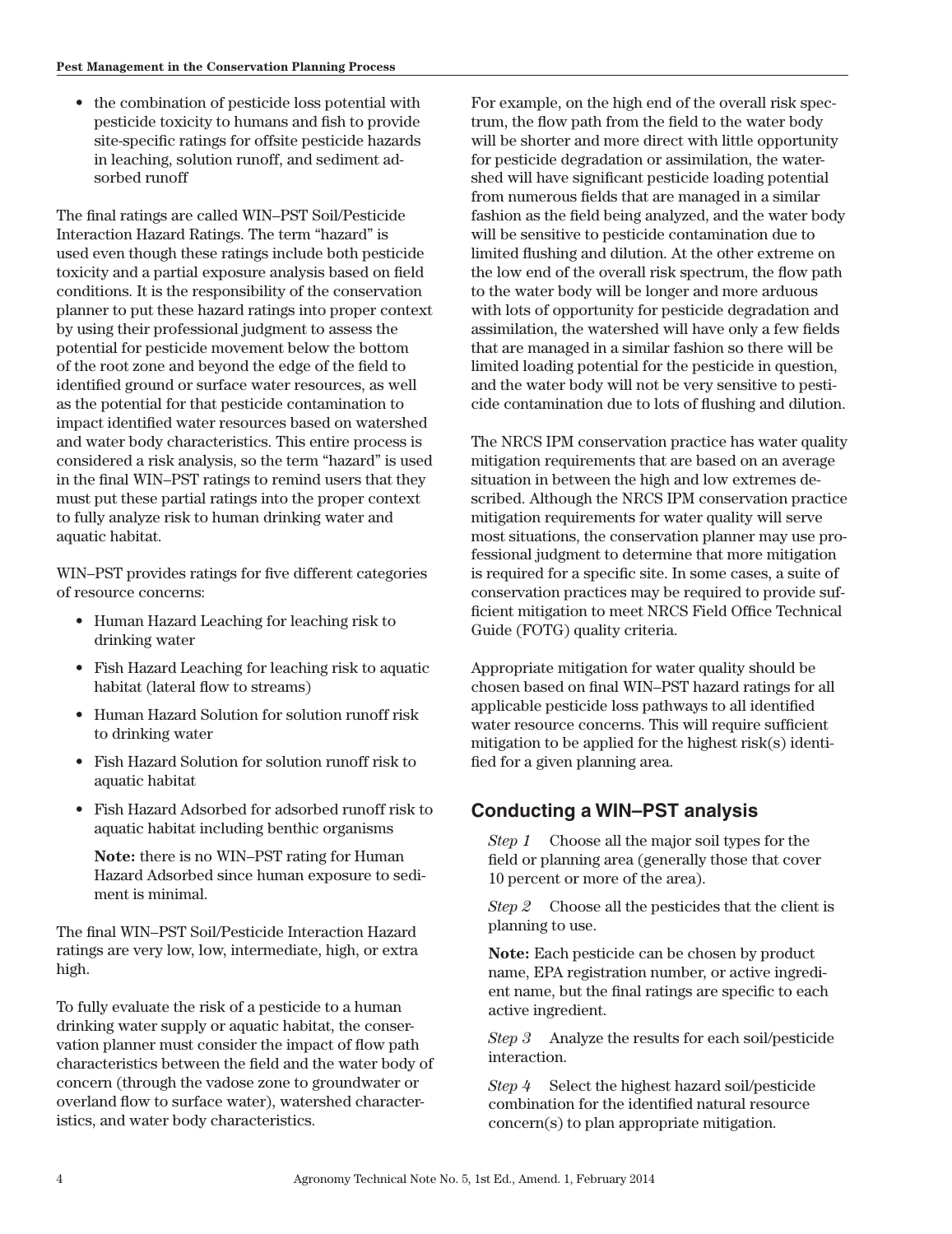In the example below, there is a solution runoff concern to aquatic habitat. Pesticides X and Y are planned for a field that contains soils A, B, and C.

In this example, the high rating for the combination of soil C with pesticide Y would be selected to plan an appropriate level of mitigation to protect the aquatic habitat.

| <b>Soil/Pesticide</b><br>combination                 | <b>WIN-PST Fish Hazard</b><br><b>Solution rating</b> |
|------------------------------------------------------|------------------------------------------------------|
| Soil A – Pesticide X<br>$(20\% \text{ of the area})$ | Very low                                             |
| Soil B – Pesticide X<br>$(50\% \text{ of the area})$ | Low                                                  |
| Soil C – Pesticide X<br>$(25\% \text{ of the area})$ | Intermediate                                         |
| Soil A – Pesticide Y<br>$(20\% \text{ of the area})$ | Low                                                  |
| Soil B – Pesticide Y<br>$(50\% \text{ of the area})$ | Intermediate                                         |
| Soil C – Pesticide Y<br>$(25\% \text{ of the area})$ | High                                                 |

#### **Mitigation requirements in the NRCS IPM conservation practice**

If a conservation planner identifies natural resource concerns related to pest management activities, NRCS conservation practices can be applied to address those concerns. The NRCS IPM CPS Code 595 has specific mitigation requirements for identified natural resource concerns.

For water quality concerns related to pesticide leaching, solution runoff, and adsorbed runoff, WIN–PST must be used to evaluate potential hazards to humans and/or fish as appropriate for each pesticide to be used. Human hazard is represented by the potential for chronic impacts to drinking water, and aquatic habitat hazard is represented by the potential for chronic impacts to fish. The minimum level of mitigation required for each resource concern is based on the final WIN– PST Soil/Pesticide Interaction Hazard ratings:

| <b>WIN-PST</b> identified<br>final hazard rating | <b>Minimum mitigation</b><br>index score level<br>needed |
|--------------------------------------------------|----------------------------------------------------------|
| Low or very low                                  | None                                                     |
| Intermediate                                     | 20                                                       |
| High                                             | 40                                                       |
| Extra High                                       | 60                                                       |

Mitigation requirements can be met with other conservation practices as well as IPM techniques applied with the NRCS IPM conservation practice. See table 1 at the end of this technical note for mitigation index values for IPM techniques and table 2 for mitigation index values for conservation practices. The index values from table 1 can be added to the index values from table 2 to calculate the total index score for the planned conservation system.

For example, if Fish Hazard Solution is identified as a pathway of concern for an identified water resource and WIN–PST reports an intermediate rating, IPM techniques from table 1 or conservation practices from table 2 that address solution runoff must be applied so that the sum of the index values from either table in the solution runoff column for the selected IPM mitigation techniques and conservation practices will be 20 or more. Similarly, a high rating would require a sum of 40 or more, and an extra high rating would require a sum of 60 or more. This will be the case for all natural resource concerns and all applicable pesticide loss pathways identified by the conservation planner with the aid of WIN–PST. In some cases, mitigation requirements may be met without applying any IPM techniques, so the NRCS IPM conservation practice is technically not required, but it can still be used to document that all identified natural resource concerns are adequately addressed.

As an alternative to mitigation, the conservation planner can also work with Cooperative Extension Service personnel, published Cooperative Extension Service recommendations, the producer, or their crop consultant to see if there are lower risk alternatives that still meet the producer's objectives. A producer can choose to use a pesticide that has risk if they also apply appropriate mitigation, or they can choose a lower risk pesticide that needs less or no mitigation—pesticide choice is the producer's decision.

Pesticide drift has also been identified as a major pesticide loss pathway. Predicting spray drift is difficult because it is influenced by many rapidly changing site-specific factors including wind speed, relative humidity, temperature, and the presence of temperature inversions. Spray droplet size as determined by nozzle configuration and pressure also plays an important role in spray drift.

Pesticide drift that leaves the application area may impact nearby crops that are sensitive, organically grown crops, and wildlife including pollinators and beneficial insects, as well as human bystanders.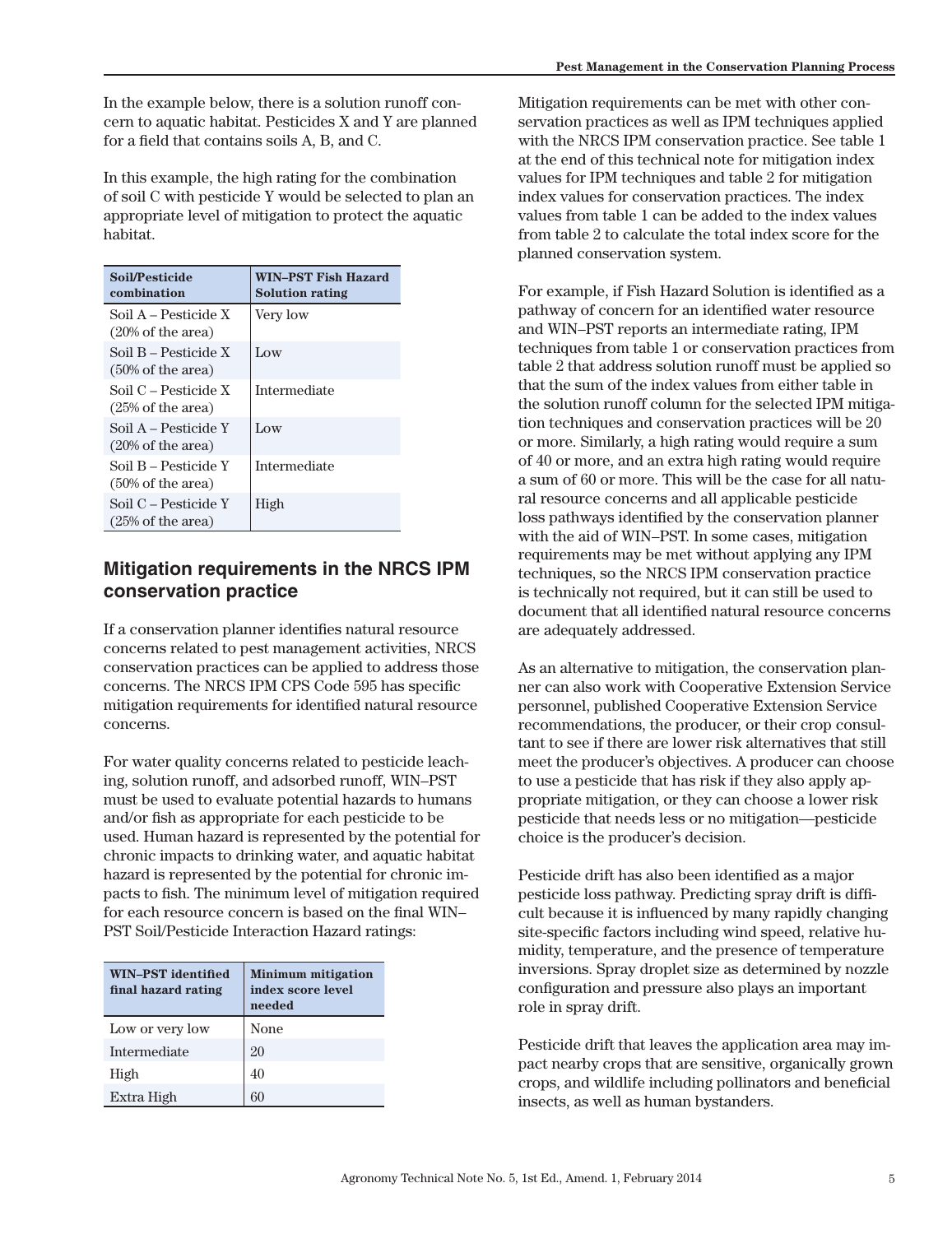Drift can also be a major pesticide loss pathway to surface water in some cases, so appropriate mitigation for drift may be required in addition to mitigation for pesticide leaching, solution runoff, and adsorbed runoff to adequately protect a surface water resource.

If the conservation planner identifies a natural resource concern related to pesticide spray drift, the minimum level of mitigation required is an index score of 20. The index values from table 1 can be added to the index values from table 2 to calculate the total index score for the planned conservation system.

Pesticide volatilization has been identified as a contributor to air quality concerns through volatile organic compound (VOC) emissions that are a key precursor to ground-level ozone. The State of California has local air shed rules and regulations in place for nonattainment areas, and other States may follow.

Pesticide-related VOC emissions are influenced by the vapor pressure of the active ingredients and the way pesticide products are formulated. Emulsifiable concentrates have higher VOC emissions than other formulations. If the conservation planner identifies a VOC-related natural resource concern, one or more of the following VOC mitigation techniques must be applied:

- Use lower VOC-emitting pesticide formulations specifically eliminating the use of emulsifiable concentrates when other formulations are available.
- Use precision pesticide application or smart sprayer technology including:
	- near-infrared-based weed sensing systems
	- map/GPS-based variable rate application
	- sonar-based vegetation sensors
	- computer controlled spray nozzles
	- hoods and shields to direct applications
	- wicks
	- backpacks
	- remote sensing, GIS, or other spatial information system
	- fumigant delivery with precision application
	- fumigant delivery with drip irrigation
	- fumigant soil retention using precision water application
- Use impermeable tarps to cover fumigated areas.
- Shift dates of fumigant application to outside the May to October time frame to move VOC emissions out of the nonattainment period.
- Use solarization (e.g., irrigate and tarp during summer fallow) to kill pests without fumigation.
- Use biofumigants or other soil treatments (e.g., thiosulfate) instead of pesticides.
- Use steam fumigation instead of pesticides.
- Fallow fields for several years before replanting an orchard crop or inoculate young trees (e.g., with yeast) to reduce fumigant use.

Pesticide direct contact can affect pollinators and other beneficial species in the application area while pesticides are being applied and later when pollinators and other beneficial species reenter the treated area. Pollinators that have been exposed in the application area at sublethal concentrations can return to the hive and affect others. Direct exposure to pesticides in the application area can occur even when spray drift is minimized.

Planners can use the steps detailed in Technical Note 190, Agronomy, 9, Preventing or Mitigating Potential Negative Impacts of Pesticides on Pollinators Using Integrated Pest Management and Other Conservation Practices, to determine if pollinators and beneficial species are potentially being impacted by the pesticides used by the client. Planners should use the same document in working with the client and pest management professional in determining the minimum amount of mitigation needed for the identified risk.

Cultural and mechanical pest management techniques can cause natural resource degradation. For example, burning for weed control can cause air pollution and tillage for weed control can cause soil erosion. All natural resource concerns from all forms of pest management should be evaluated, and significant natural resource concerns should be addressed to FOTG quality criteria levels.

# **IPM plans**

What constitutes an IPM plan can range from an efficient pesticide recommendation based on monitoring results all the way to a detailed year-round plan that address all facets of pest prevention, pest avoidance, pest monitoring, and pest suppression for an entire farm or even on an areawide basis. Conservation planners do not develop IPM plans, but they must carefully coordinate the conservation plan with the IPM plan. As long as the IPM plan or the application of individual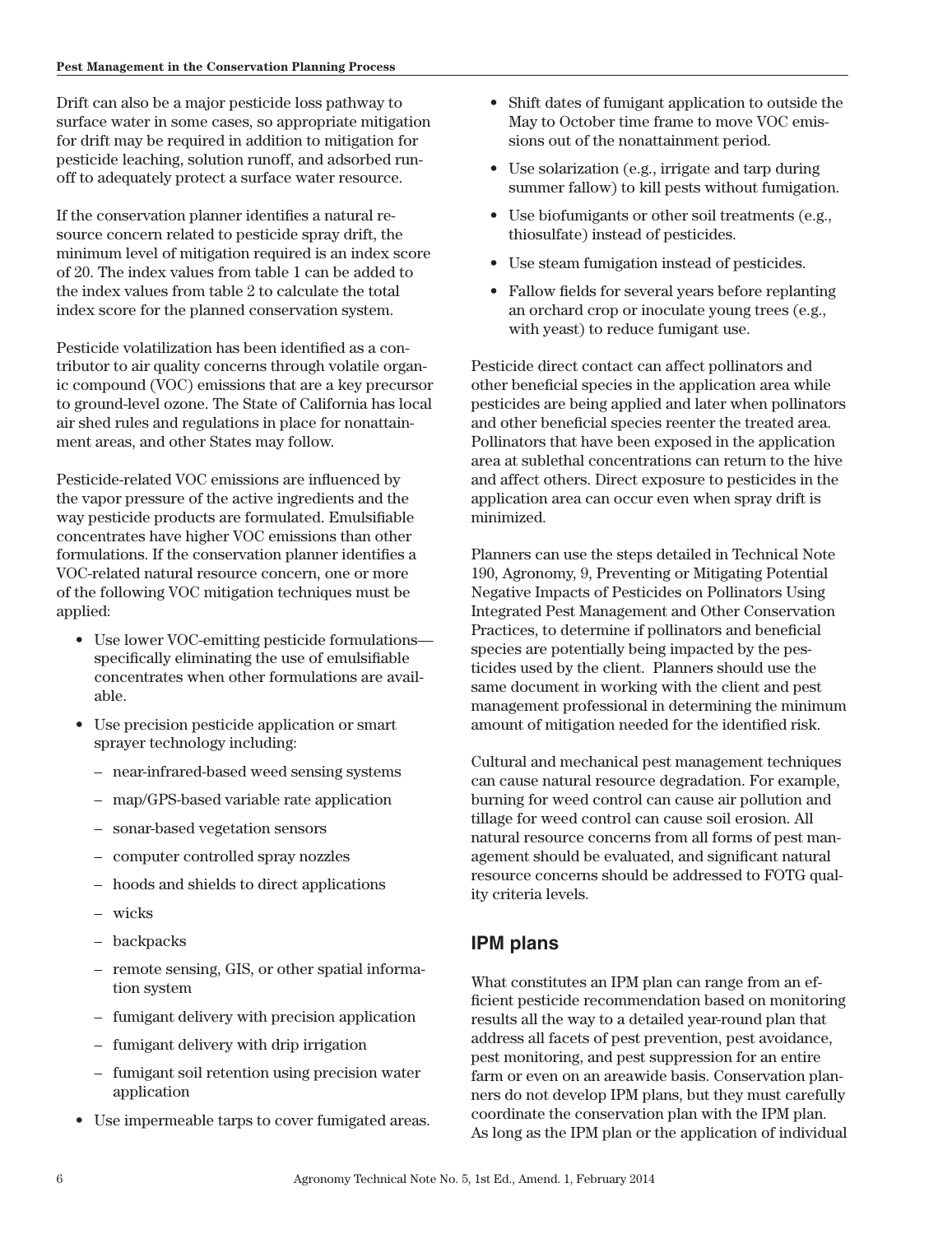IPM techniques appropriately mitigates site-specific pest suppression risks to natural resources and/or humans, the requirements of the NRCS IPM conservation practice are met.

Conservation planners can work with existing IPM plans or work with Cooperative Extension Service producers or their crop consultants to develop new IPM plans. IPM elements and guidelines from the Cooperative Extension Service or the land-grant university should be used where available. A national listing is available at: [http://www.ipmcenters.org/](http://www.ipmcenters.org/ipmelements/index.cfm) [ipmelements/index.cfm.](http://www.ipmcenters.org/ipmelements/index.cfm) The goal is to develop an efficient IPM system that uses prevention, avoidance, monitoring, and judicious suppression when a pest population exceeds an economic threshold. IPM helps assure that unnecessary environmental risks are avoided. The best way to develop a good IPM system is to consider economics, efficacy, and environmental risk all at the same time.

IPM plans have traditionally been developed for efficient pest control including economics, efficacy, and resistance management. Environmental risk reduction is an indirect benefit of an efficient IPM system, but with the advent of the National Road Map for Integrated Pest Management in 2004, environmental risk reduction became a core principle of IPM and is now just as important as economics and efficacy. The National Road Map for Integrated Pest Management can be viewed at: [http://www.ipmcenters.org/Docs/](http://www.ipmcenters.org/Docs/IPMRoadMap.pdf) [IPMRoadMap.pdf](http://www.ipmcenters.org/Docs/IPMRoadMap.pdf).

Developing an IPM plan as part of the overall conservation planning process will allow the IPM plan to directly address identified natural resource concerns as well as provide a broader context to areawide pest management considerations and habitat management for beneficial species.

It may take several passes through the IPM planning process to achieve all of the producer's goals. The first pass through may result in an efficient IPM system, but there may still be risks to site-specific natural resources. If a high risk suppression alternative is important to the overall IPM system, a second pass through the IPM planning process may reveal additional IPM techniques that can help to mitigate risks to site-specific natural resources.

It is important to note that other NRCS conservation practices like Conservation Crop Rotation, Cover Crop, and Field Border can be used to help develop an efficient IPM system. The IPM techniques described in table 1 can be used together with the NRCS conservation practices described in table 2 to develop an appropriate IPM system that provides adequate mitigation for the identified resource concerns. A collaborative effort between the IPM planner and the conservation planner to coordinate the IPM system with the conservation system will provide the best overall results for the producer.

The IPM mitigation techniques in table 1 are included in most land-grant university IPM programs, but NRCS conservation planners have to be certain that the Cooperative Extension Service or an appropriately certified farm advisor supports and recommends the site-specific use of these techniques. The NRCS pest management policy does not support NRCS conservation planners changing the way a pesticide is applied or substituting a different pesticide on their own. The NRCS fully supports the conservation benefits of each of these IPM risk prevention/mitigation techniques as long as they are recommended by the Cooperative Extension Service or an appropriately certified farm advisor.

# **Using tables 1 and 2**

Table 1 identifies IPM techniques, and table 2 identifies NRCS conservation practices that have the potential to prevent or mitigate pesticide impacts on water and air quality. Pesticide impacts on water quality are divided into four separate pesticide loss pathways: leaching, solution runoff, adsorbed runoff, and drift. The pesticide drift pathway also applies to pesticide impacts on air quality.

Not all IPM techniques and NRCS conservation practices will be applicable to a given situation. Relative effectiveness ratings by pesticide loss pathway are indicated with index values of 5, 10, or 15. The tables also identify how the IPM techniques and NRCS conservation practices function and the performance criteria that the index values are based on. Effectiveness of any IPM technique or NRCS conservation practice can be highly variable based on site conditions and how the technique or conservation practice is designed, implemented, and maintained. The professional judgment of the conservation planner will ultimately determine the effectiveness of a particular IPM technique or NRCS conservation practice for a particular field or planning area.

Tables 1 and 2 are based on available research specific to that IPM technique or NRCS conservation practice, related research, and the best professional judgment of NRCS technical specialists. The ratings are relative index values as opposed to absolute values, much like the Conservation Practice Physical Effects (CPPE)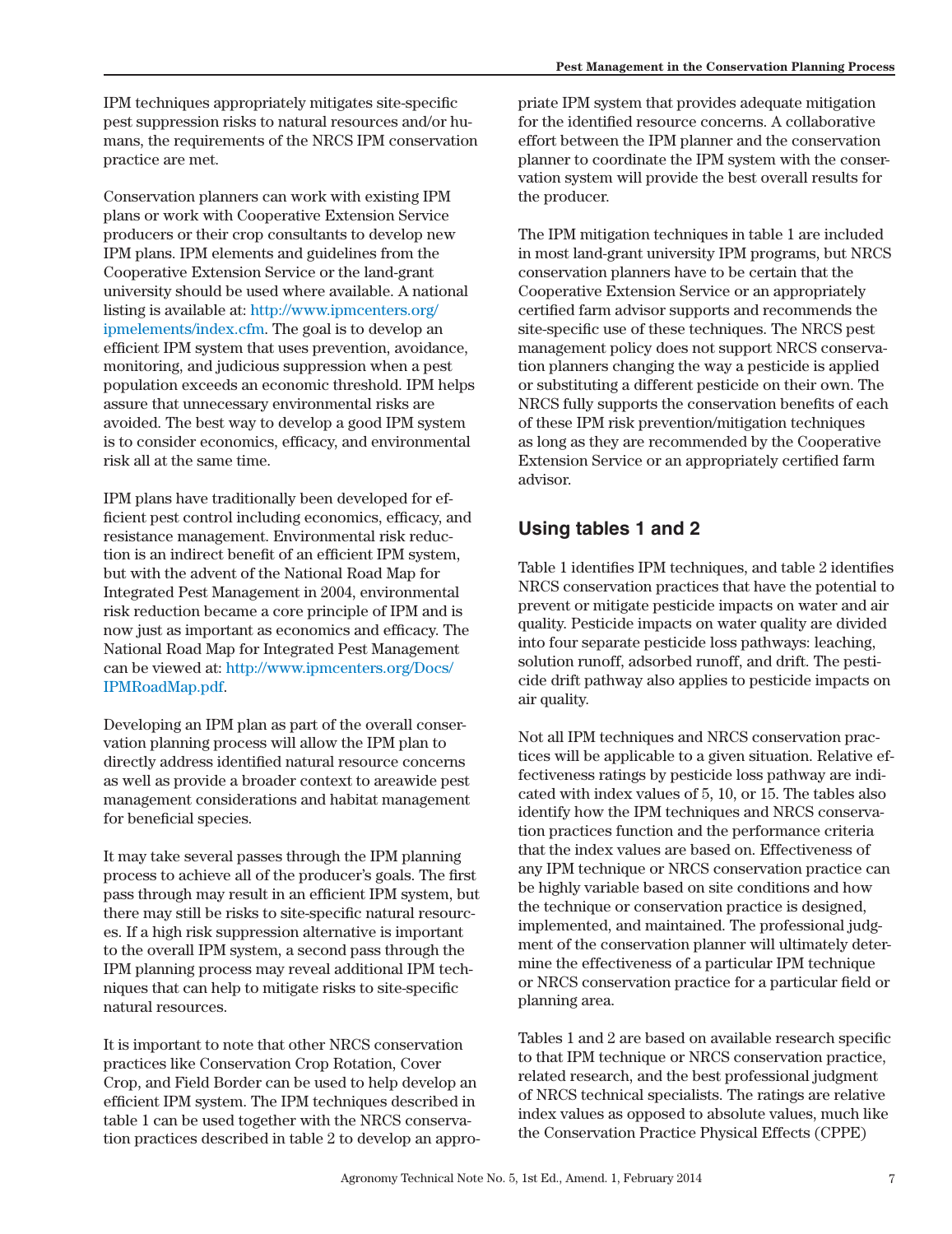matrix ratings. The index values are intended to help conservation planners choose the best combination of IPM techniques and NRCS conservation practices for identified resource concerns. The ratings are based on the relative potential for IPM techniques or NRCS conservation practices to provide mitigation. The IPM techniques or NRCS conservation practices need to be specifically designed, implemented, and maintained for the mitigation potential to be realized. Varying site conditions can influence mitigation effectiveness, but the relative index values indicate which IPM mitigation techniques or NRCS conservation practices will generally provide more or less mitigation under a given set of conditions.

A general rule of thumb for IPM techniques or NRCS conservation practices having an index value of 5 is that they generally have the potential to reduce losses by 10 to 5 percent. IPM techniques or NRCS conservation practices having an index value of 10 generally have the potential to reduce losses by about 25 percent, and IPM techniques or NRCS conservation practices having an index value 15 generally have the potential to reduce losses by 50 percent or more.

States can make adjustments to tables 1 and 2, but any adjustments should be coordinated across State lines through NRCS regional agronomists.

For questions about the information in this publication, contact the NRCS State agronomist, NRCS regional agronomist, or NRCS national pest management specialist.

#### **References**

Aquatic Dialogue Group. 1994. Pesticide Risk Assessment and Mitigation, J.L. Baker, A.C. Barefoot, L.E. Beasley, L.A. Burns, P.P Caulkins, J.E. Clark, R.L. Feulner, J.P Giesy, R.L. Graney, R.H. Griggs, H.M. Jacoby, D.A. Laskowski, A.F. Maciorowski, E.M. Mihaich, H.P Nelson Jr., P.R. Parrish, R.E. Siefert, K.R. Solomon, W.H. van der Schalie, editors. Society of Environmental Toxicology and Chemistry. pp. 99–111 and table 4–2. Pensacola, FL.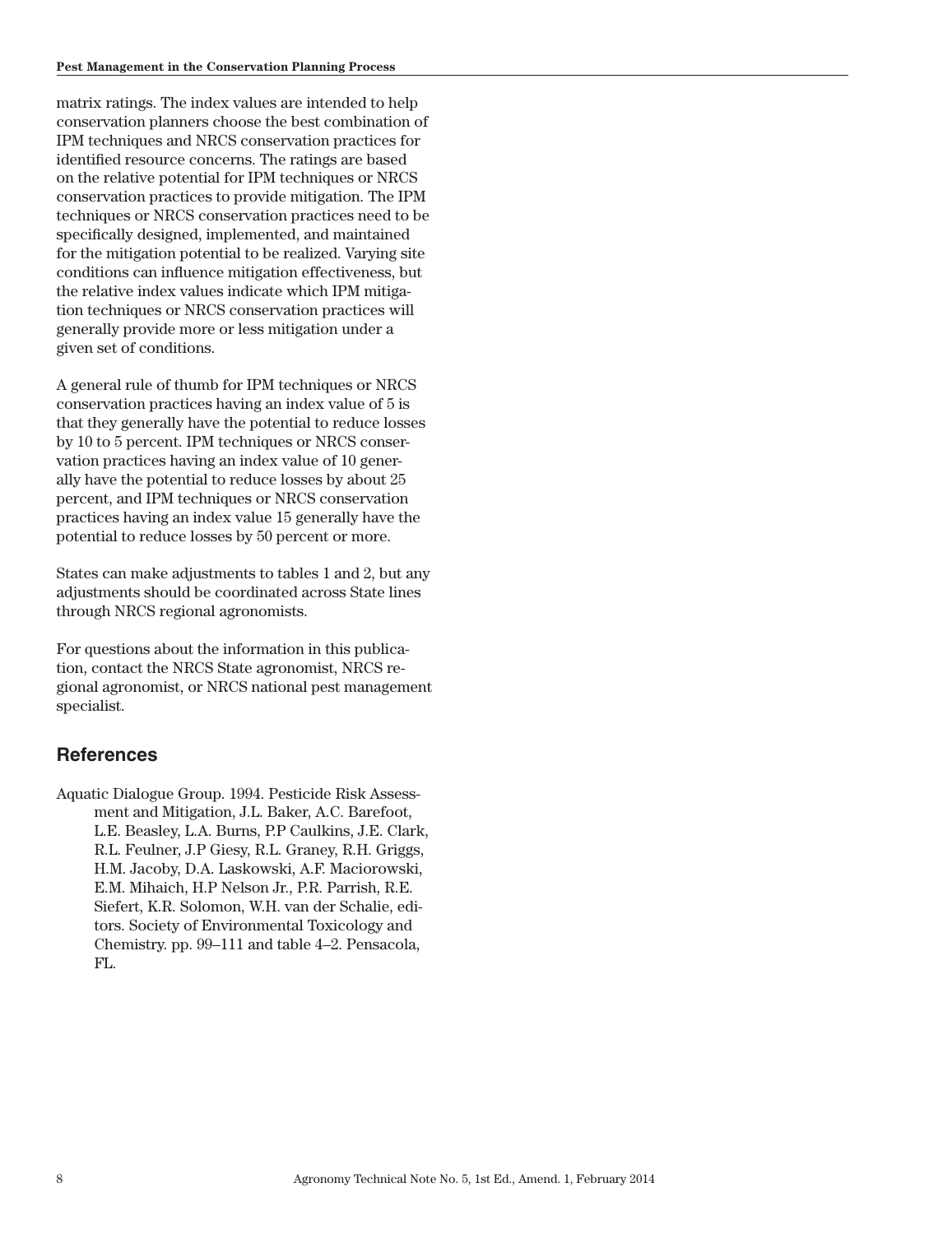| IPM techniques for reducing pesticide environmental risk<br>$\blacksquare$<br>Table |                 |                    |                                          |                 |                                                                                                                                                                                                                                                                                                                                                                                      |
|-------------------------------------------------------------------------------------|-----------------|--------------------|------------------------------------------|-----------------|--------------------------------------------------------------------------------------------------------------------------------------------------------------------------------------------------------------------------------------------------------------------------------------------------------------------------------------------------------------------------------------|
|                                                                                     |                 | (by pesticide I    | oss pathway)<br>Mitigation index value 4 |                 |                                                                                                                                                                                                                                                                                                                                                                                      |
| IPM techniques <sup>1</sup>                                                         | Leaching        | Solution<br>runoff | Adsorbed<br>runoff                       | Drift           | Function and performance criteria                                                                                                                                                                                                                                                                                                                                                    |
| -ambi<br>Application timing-<br>ent temperature                                     |                 |                    |                                          | 5               | -spraying during cooler temperatures (e.g., early morning,<br>evening or at night) can help reduce drift losses<br>Avoid spraying in temperatures above 90 °F<br>Reduces exposure-<br>$\bullet$<br>$\bullet$                                                                                                                                                                         |
| $-$ rain<br>Application timing-                                                     | $\overline{15}$ | $\overline{15}$    | $\overline{15}$                          |                 | forecast that could produce substantial leaching or runoff can reduce pesticide<br>Reduces exposure—delaying application when significant rainfall events are<br>transport to ground and surface water<br>$\bullet$                                                                                                                                                                  |
| Application timing-rela-<br>tive humidity                                           |                 |                    |                                          | w               | -spraying when there is higher relative humidity reduces<br>evaporation of water from spray droplets thus reducing drift losses<br>Reduces exposure-<br>$\bullet$                                                                                                                                                                                                                    |
| Application timing-wind                                                             |                 |                    |                                          | $\overline{10}$ | Reduces exposure—delaying application when wind speed is not optimal can<br>Optimal spray conditions for reducing drift occur when the air is slightly un-<br>stable with a very mild, steady wind between 2 and 9 miles per hour<br>reduce pesticide drift<br>$\bullet$<br>$\bullet$                                                                                                |
| Formulations and adjuvants $\overset{2}{\phantom{1}3}$                              | LО              | LО                 | LО                                       | w               | crease efficacy and allow lower application rates; drift retardant adjuvants can<br>Reduces exposure—specific pesticide formulations and/or adjuvants can in-<br>reduce pesticide spray drift<br>$\bullet$                                                                                                                                                                           |
| Monitoring + economic<br>pest thresholds                                            | 15              | 15                 | $\overline{15}$                          | 15              | treatments because applications are based on monitoring that determines when<br>Reduces exposure—reduces the amount of pesticide applied with preventative<br>a pest population exceeds a previously determined economic threshold<br>$\bullet$                                                                                                                                      |
| Partial treatment                                                                   | $\overline{15}$ | $\overline{15}$    | $\overline{15}$                          | $\supseteq$     | -spot treatment, banding and directed spraying reduces<br>Assumes less than 50 percent of the area is treated<br>amount of pesticide applied<br>Reduces exposure-<br>$\bullet$<br>$\bullet$                                                                                                                                                                                          |
| Precision application using<br>smart sprayers                                       | $\Box$          | $10\,$             | $\Box$                                   | $\overline{10}$ | Reduces exposure—using smart sprayer technology (i.e., green sensors, sonar-<br>based sensors, GPS-based variable rate application, computer controlled spray<br>nozzles, etc.) can substantially reduce the amount of pesticide applied<br>$\bullet$                                                                                                                                |
| Setbacks                                                                            | ГŰ              | S                  | ١О                                       | $\Box$          | Reduces exposure—reduces overall amount of pesticide applied; reduces<br>Assumes that the setbacks with no application are at least 30 feet wide<br>offsite pesticide drift<br>$\bullet$                                                                                                                                                                                             |
| Soil incorporation <sup>2,3</sup>                                                   |                 | 15                 | $\overline{15}$                          |                 | Reduces exposure—reduces solution and adsorbed runoff losses, but poten-<br>Not applicable if pesticide leaching to groundwater is an identified natural<br>tially increases leaching losses, especially for low $K_{OC}$ pesticides<br>Applicable to shallow mechanical or irrigation incorporation<br>Not applicable if soil erosion is not adequately managed<br>resource concern |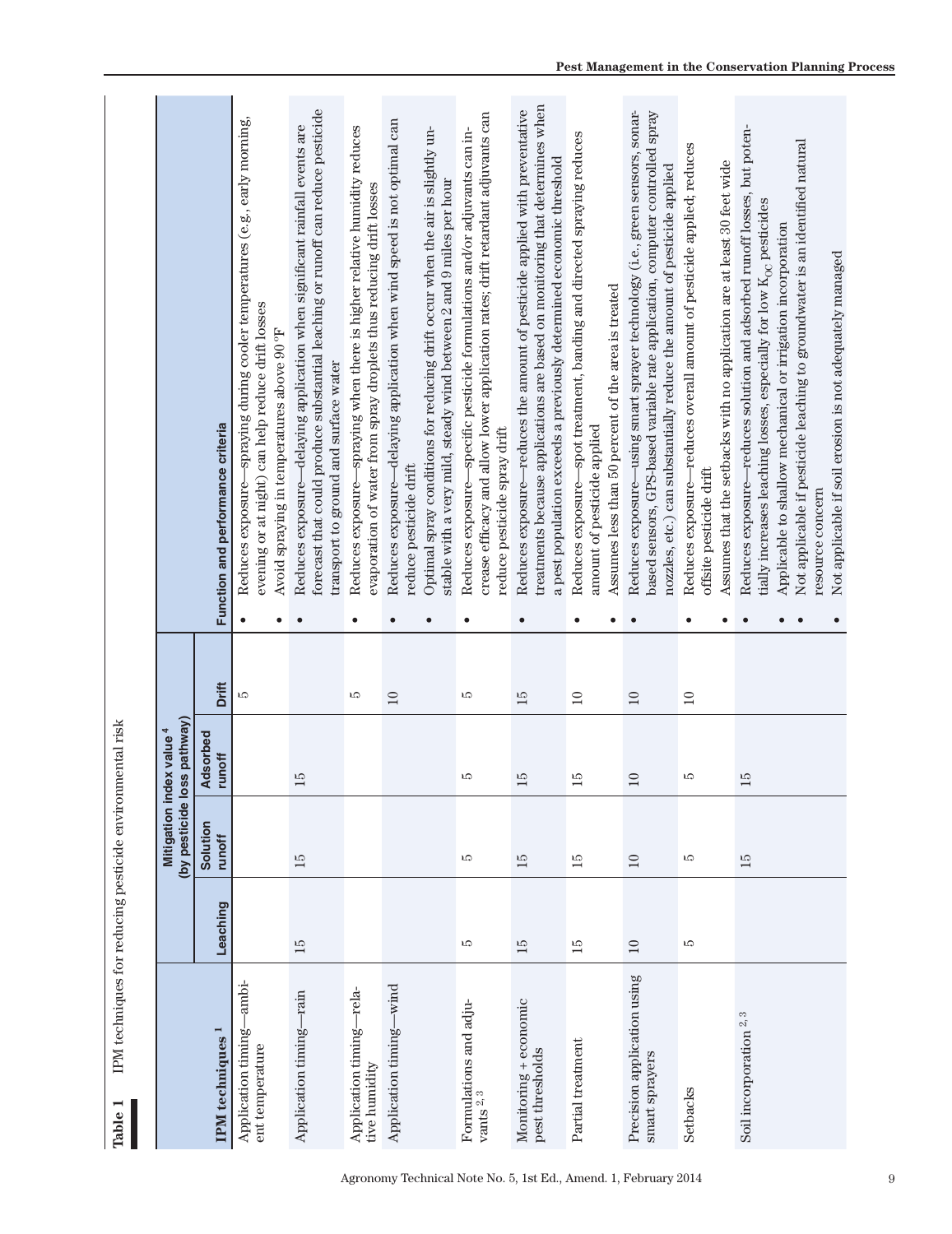|                                                                                                            |                 | Mitigation index value 4 |                    |                |                                                                                                                                                                                                                                                                                                                                                                                                                                                                                                      |
|------------------------------------------------------------------------------------------------------------|-----------------|--------------------------|--------------------|----------------|------------------------------------------------------------------------------------------------------------------------------------------------------------------------------------------------------------------------------------------------------------------------------------------------------------------------------------------------------------------------------------------------------------------------------------------------------------------------------------------------------|
|                                                                                                            |                 | (by pesticide            | oss pathway)       |                |                                                                                                                                                                                                                                                                                                                                                                                                                                                                                                      |
| IPM techniques <sup>1</sup>                                                                                | Leaching        | Solution<br>runoff       | Adsorbed<br>runoff | Drift          | Function and performance criteria                                                                                                                                                                                                                                                                                                                                                                                                                                                                    |
| maintenance, and opera-<br>Spray nozzle selection,<br>tion                                                 |                 |                          |                    | $\equiv$       | Proper nozzle spacing, boom height, and boom suspension, along with frequent<br>tion, with an emphasis on higher volume spray nozzles run at lower pressures,<br>Reduces exposure—selecting appropriate nozzle and pressure for the applica-<br>calibration and replacement of worn nozzles and leaking tubing, can increase<br>will produce larger droplets and a narrower droplet size distribution, which<br>efficacy and reduce drift potential<br>reduces spray drift<br>$\bullet$<br>$\bullet$ |
| mechanical, or biological<br>Substitution—cultural.<br>controls                                            | $\overline{15}$ | $\overline{15}$          | $\overline{15}$    | 15             | logical pest suppression techniques reduces the application of a pesticide that<br>Reduces risk—partial substitution of alternative cultural, mechanical, or bio-<br>Not applicable if hazards from alternative suppression techniques are not<br>poses a hazard to an identified natural resource concern<br>adequately managed<br>$\bullet$<br>$\bullet$                                                                                                                                           |
| Substitution-lower risk<br>S<br>pesticides <sup>2</sup>                                                    | $\overline{5}$  | $\overline{5}$           | $\overline{5}$     | $\overline{5}$ | Not applicable if the alternative pesticide is not explicitly recommended by $\operatorname{Ex-}$<br>tension or an appropriately certified crop consultant because the NRCS cannot<br>duces the application of a pesticide that poses a hazard to an identified natural<br>Reduces risk—partial substitution of an alternative lower risk pesticide re-<br>make pesticide recommendations<br>resource concern<br>$\bullet$<br>$\bullet$                                                              |
| Substitution—semiochemi-<br>cals                                                                           | $\overline{15}$ | $\overline{15}$          | 15                 | 15             | decrease reproductive success or control population density/location reduces<br>Reduces risk—using semiochemicals (e.g., mating disruption pheromones) to<br>the application of a pesticide that poses a hazard to an identified natural re-<br>source concern<br>$\bullet$                                                                                                                                                                                                                          |
| Additional information on pest management mitigation techn<br>ment consultants, and pesticide labels.<br>コ |                 |                          |                    |                | iques can be obtained from Extension pest management publications including IPM Guidelines and Crop Profiles, pest manage-                                                                                                                                                                                                                                                                                                                                                                           |
| ment requirements for identified resource concerns.<br>21                                                  |                 |                          |                    |                | The pesticide label is the law—all pesticide label specifications must be carefully followed, including required mitigation. Additional mitigation may be needed to meet NRCS pest manage-                                                                                                                                                                                                                                                                                                           |
| the producer.<br>$\approx$                                                                                 |                 |                          |                    |                | Teh NRCS does not make pesticide recommendations. All pesticide application techniques must be recommended by Extension or an appropriately certified crop consultant and selected by                                                                                                                                                                                                                                                                                                                |
|                                                                                                            |                 |                          |                    |                | $4/$ Numbers in these columns represent index values that indicate relative effectiveness of IPM mitigation techniques to reduce hazardous pesticide losses through the identified pathways.                                                                                                                                                                                                                                                                                                         |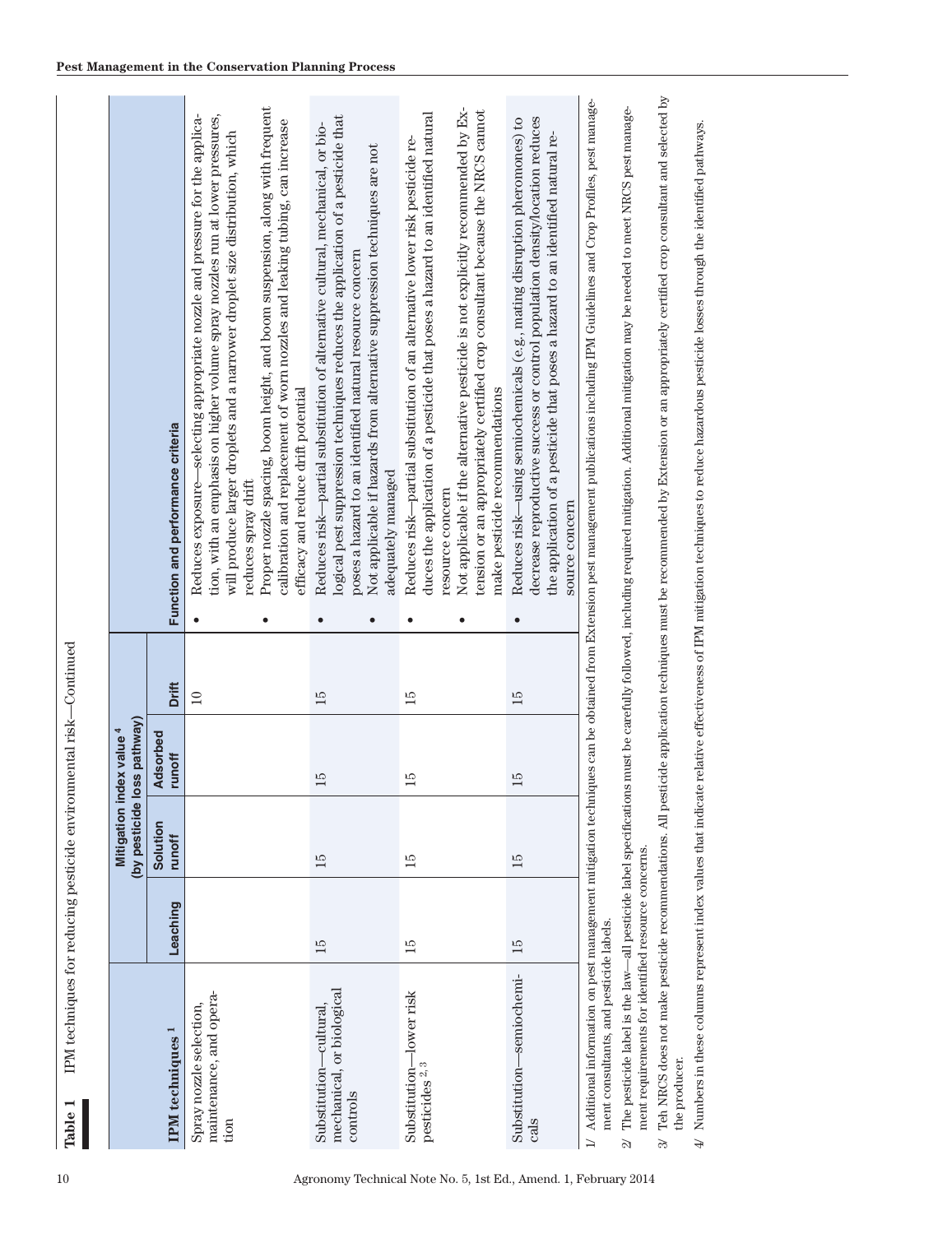|                                                                                                             |                 | Mitigation index value <sup>4</sup><br>(by | pesticide loss pathway) |                 |                        |                                                                                                                                                                                                                                                |
|-------------------------------------------------------------------------------------------------------------|-----------------|--------------------------------------------|-------------------------|-----------------|------------------------|------------------------------------------------------------------------------------------------------------------------------------------------------------------------------------------------------------------------------------------------|
| Pesticide mitigation conservation<br>practices 1,2                                                          | Leaching        | Solution<br>runoff                         | Adsorbed<br>runoff      | Drift           |                        | Function and performance criteria                                                                                                                                                                                                              |
| Alley Cropping (Code 311)                                                                                   | rO              | ГŰ                                         | $\overline{10}$         | $\overline{10}$ | $\bullet$              | Increases infiltration and uptake of subsurface water; reduces soil ero-<br>sion; can provide habitat for beneficial insects, which can reduce the<br>need for pesticides; also can reduce pesticide drift to surface water                    |
| Anionic Polyacrylamide (PAM) Erosion<br>Control (Code 450)                                                  |                 | S                                          | 15                      |                 | $\bullet$              | Increases infiltration and deep percolation; reduces soil erosion                                                                                                                                                                              |
| Bedding (Code 310)                                                                                          | LC)             | LC)                                        | ю                       |                 | $\bullet$              | Increases surface infiltration and aerobic pesticide degradation in the<br>root zone                                                                                                                                                           |
| Conservation Cover (Code 327)                                                                               | 10              | 10                                         | 10                      |                 | $\bullet$              | Increases infiltration; reduces soil erosion; and builds soil organic mat-<br>ter in perennial cropping systems such as orchards, vineyards, berries,<br>and nursery stock                                                                     |
| Conservation Crop Rotation (Code 328)                                                                       | $\overline{10}$ | $\overline{10}$                            | $\overline{10}$         |                 | $\bullet$<br>$\bullet$ | Rotation shall consist of at least two crops in the rotation and no crop<br>Reduces the need for pesticides by breaking pest life cycles<br>grown more than once before growing a different crop                                               |
| Constructed Wetland (Code 656)                                                                              | S               | LQ                                         | $\Box$                  |                 | $\bullet$              | Captures pesticide residues and facilitates their degradation                                                                                                                                                                                  |
| Contour Buffer Strips (Code 332)                                                                            |                 | $\overline{10}$                            | $\overline{10}$         |                 | $\bullet$              | Increases infiltration; reduces soil erosion                                                                                                                                                                                                   |
| Contour Farming (Code 330)                                                                                  |                 | LQ                                         | S                       |                 | $\bullet$              | Increases infiltration and deep percolation; reduces soil erosion                                                                                                                                                                              |
| Contour Orchard and Other Fruit Area<br>(Code 331)                                                          |                 | LQ                                         | w                       |                 | $\bullet$              | Increases infiltration and deep percolation; reduces soil erosion                                                                                                                                                                              |
| Cover Crop (Code 340) that is incorpo-<br>rated into the soil                                               | LC)             | S                                          | Ю                       |                 | $\bullet$<br>$\bullet$ | Assumes at least 4,000 pounds per acre of live biomass at the time of<br>Increases infiltration; reduces soil erosion; builds soil organic matter<br>tillage                                                                                   |
| Cover Crop (Code 340) for weed suppres-<br>sion that is mulch tilled or no-tilled into<br>for the next crop | $\overline{10}$ | $\overline{10}$                            | $\overline{10}$         | $\overline{10}$ | $\bullet$<br>$\bullet$ | tillage and at least 30 percent ground cover at the time of the pesticide<br>Requires at least 4,000 pounds per acre of live biomass at the time of<br>Increases infiltration; reduces soil erosion; builds soil organic matter<br>application |
| Cross Wind Ridges (Code 588)                                                                                |                 |                                            | $5\%$                   |                 | $\bullet$<br>$\bullet$ | Assumes the pesticide is applied while the field is in the ridged state<br>Reduces wind erosion and adsorbed pesticide deposition in surface<br>water                                                                                          |
| Cross Wind Trap Strips (Code 589C)                                                                          |                 |                                            | $10\,3$                 |                 | $\bullet$              | Reduces wind erosion and adsorbed pesticide deposition in surface<br>water; traps adsorbed pesticides                                                                                                                                          |
| Deep Tillage (Code 324)                                                                                     |                 | S                                          | S                       |                 | $\bullet$              | Not applicable if pesticide leaching to groundwater is an identified natu-<br>Increases infiltration and deep percolation<br>ral resource concern                                                                                              |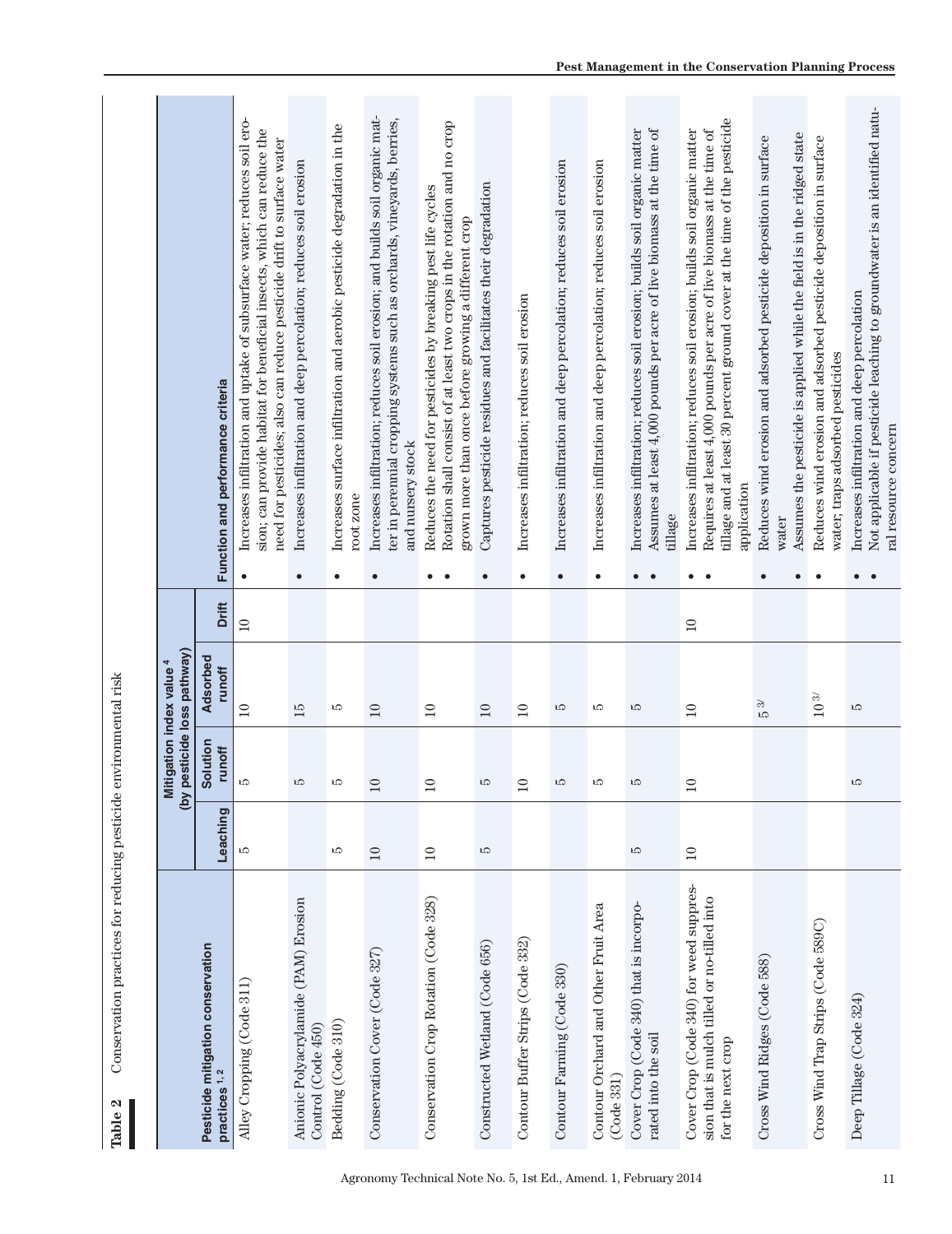|                                                    |                 | Mitigation index value 4 | (by pesticide loss pathway) |                 |                                                |                                                                                                                                                                                                                                                                                                                                                                                                                                 |
|----------------------------------------------------|-----------------|--------------------------|-----------------------------|-----------------|------------------------------------------------|---------------------------------------------------------------------------------------------------------------------------------------------------------------------------------------------------------------------------------------------------------------------------------------------------------------------------------------------------------------------------------------------------------------------------------|
| Pesticide mitigation conservation<br>practices 1,2 | Leaching        | Solution<br>runoff       | Adsorbed<br>runoff          | Drift           | Function and performance criteria              |                                                                                                                                                                                                                                                                                                                                                                                                                                 |
| Dike (Code 356)                                    |                 | $\supseteq$              | $\supseteq$                 |                 | ral resource concern                           | Not applicable if pesticide leaching to groundwater is an identified natu-<br>Reduces exposure potential—excludes outside water or captures pesti-<br>cide residues and facilitates their degradation                                                                                                                                                                                                                           |
| Drainage Water Management (Code 554)               |                 | $\supseteq$              | $\Box$                      |                 | ral resource concern                           | Not applicable if pesticide leaching to groundwater is an identified natu-<br>pesticide degradation in the root zone and reduces storm water runoff<br>Drainage during the growing season increases infiltration and aerobic<br>Managed drainage mode when the field is not being cropped reduces<br>discharge of pesticide residues from the previous growing season<br>Seasonal saturation may reduce the need for pesticides |
| Field Border (Code 386)                            |                 | ю                        | $\supseteq$                 | LC)             | Assumes 20-foot minimum width<br>surface water | plication area resulting in less pesticide applied; can provide habitat for<br>plication; also can reduce inadvertent pesticide application and drift to<br>beneficial insects, which reduces the need for pesticides; can provide<br>Increases infiltration and traps adsorbed pesticides; often reduces ap-<br>habitat to congregate pests, which can result in reduced pesticide ap-                                         |
| Filter Strip (Code 393)                            |                 | $10\,$                   | 15                          | $10\,$          | Assumes 30-foot minimum width<br>surface water | plication area resulting in less pesticide applied; can provide habitat for<br>plication; also can reduce inadvertent pesticide application and drift to<br>Increases infiltration and traps adsorbed pesticides; often reduces ap-<br>beneficial insects, which reduces the need for pesticides; can provide<br>habitat to congregate pests, which can result in reduced pesticide ap-                                         |
| Forage Harvest Management (Code 511)               | $\square$       | $\supseteq$              | $\supseteq$                 | $\supseteq$     | pesticides                                     | Reduces exposure potential—timely harvesting reduces the need for                                                                                                                                                                                                                                                                                                                                                               |
| Hedgerow Planting (Code 442)                       |                 |                          | $10\,3$                     | $\overline{10}$ |                                                | Reduces adsorbed pesticide deposition in surface water; also can re-<br>duce inadvertent pesticide application and drift to surface water                                                                                                                                                                                                                                                                                       |
| Herbaceous Wind Barriers (Code 603)                |                 |                          | $5\,\mathrm{ s}$            | ١О              |                                                | vide habitat to congregate pests, which can result in reduced pesticide<br>Reduces wind erosion; traps adsorbed pesticides; can provide habitat<br>for beneficial insects, which reduces the need for pesticides; can pro-<br>application; and can reduce pesticide drift to surface water                                                                                                                                      |
| Irrigation System, Microirrigation (Code<br>441)   | $\overline{10}$ | 15                       | 15                          |                 |                                                | Reduces exposure potential—efficient and uniform irrigation reduces<br>pesticide transport to ground and surface water                                                                                                                                                                                                                                                                                                          |

Table 2

**Table 2** Conservation practices for reducing pesticide environmental risk—Continued

Conservation practices for reducing pesticide environmental risk-Continued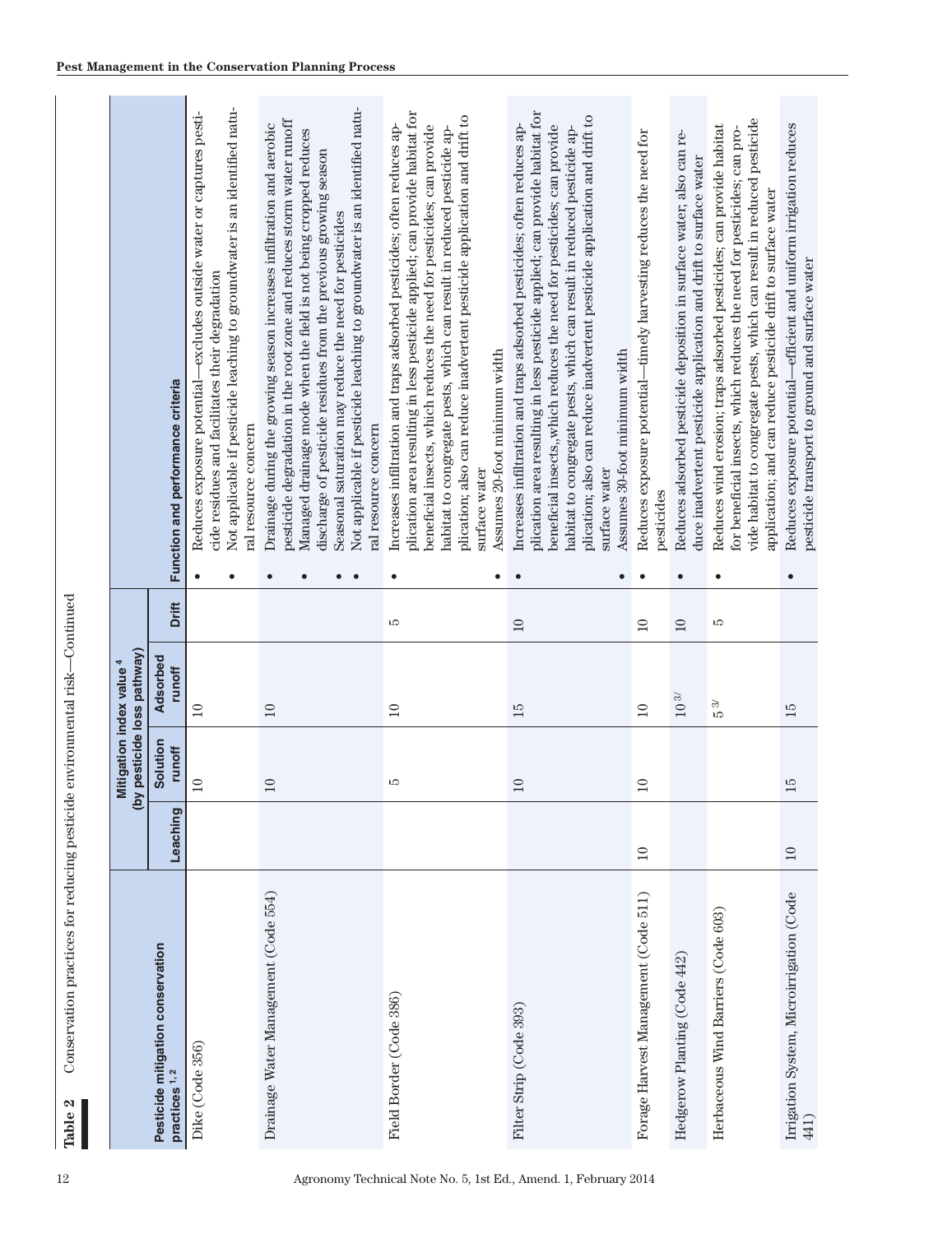| Conservation practices for reducing pesticide environmental risk—Continued<br>Table 2 |                 |                                            |                         |        |                                                                                                                                                                                                   |
|---------------------------------------------------------------------------------------|-----------------|--------------------------------------------|-------------------------|--------|---------------------------------------------------------------------------------------------------------------------------------------------------------------------------------------------------|
|                                                                                       |                 | Mitigation index value <sup>4</sup><br>(by | pesticide loss pathway) |        |                                                                                                                                                                                                   |
| Pesticide mitigation conservation<br>practices 1,2                                    | Leaching        | Solution<br>runoff                         | Adsorbed<br>runoff      | Drift  | Function and performance criteria                                                                                                                                                                 |
| Irrigation System, Sprinkler (Code 442)                                               | $\overline{10}$ | $\circ$                                    | $\overline{10}$         |        | Reduces exposure potential—efficient and uniform irrigation reduces<br>pesticide transport to ground and surface water<br>$\bullet$                                                               |
| Irrigation System, Surface and Subsurface<br>(Code 443)                               | LQ              | LQ                                         | S                       |        | Reduces exposure potential—efficient and uniform irrigation reduces<br>pesticide transport to ground and surface water<br>$\bullet$                                                               |
| Irrigation System, Tail Water Recovery<br>(Code 447)                                  |                 | LQ                                         | $\overline{15}$         |        | Captures pesticide residues and facilitates their degradation<br>$\bullet$                                                                                                                        |
| Irrigation Water Management (Code 449)                                                | $\overline{15}$ | LC)                                        | 15                      |        | Reduces exposure potential—water is applied at rates that minimize<br>pesticide transport to ground and surface water, promotes healthy<br>plants which can better tolerate pests<br>$\bullet$    |
| Mulching (Code 484) with natural materi-<br>als                                       | $\supseteq$     | $\circ$                                    | $\overline{10}$         |        | Increases infiltration, reduces soil erosion, reduces the need for pesti-<br>cides<br>$\bullet$                                                                                                   |
| Mulching (Code 484) with plastic                                                      | $\Box$          | 5                                          | Ю                       |        | Reduces the need for pesticides. Not applicable if erosion and pesticide<br>runoff from nonmulched areas is not adequately managed<br>$\bullet$                                                   |
| Residue and Tillage Management, No-till/<br>Strip-Till/Direct Seed (Code 329)         | LQ.             | $\circ$                                    | $\overline{15}$         |        | Increases infiltration, reduces soil erosion, builds soil organic matter<br>Assumes at least 60 percent ground cover at the time of application<br>$\bullet$<br>$\bullet$                         |
| Residue and Tillage Management, Mulch-<br>Till (Code 345)                             | 5               | 5                                          | $\Box$                  |        | Increases infiltration, reduces soil erosion, builds soil organic matter<br>Assumes at least 30 percent ground cover at the time of application<br>$\bullet$<br>$\bullet$                         |
| Residue and Tillage Management, Ridge<br>Till (Code 346)                              | FC              | LC)                                        | $\overline{10}$         |        | Increases infiltration, reduces soil erosion, builds soil organic matter<br>$\bullet$                                                                                                             |
| Riparian Forest Buffer (Code 391)                                                     | S               | S                                          | 15                      | $\Box$ | Increases infiltration and uptake of subsurface water, traps sediment,<br>builds soil organic matter, and reduces pesticide drift<br>This assumes 30-foot minimum width<br>$\bullet$<br>$\bullet$ |
| Riparian Herbaceous Cover (Code 390)                                                  | FC              | $\circ$                                    | $\overline{10}$         | Ю      | Increases infiltration, traps sediment, builds soil organic matter, and<br>reduces pesticide drift. Assumes 30-foot minimum width<br>$\bullet$                                                    |
| Sediment Basin (Code 350)                                                             |                 |                                            | $\Box$                  |        | Not applicable if less than 50 percent of the treatment area drains into<br>Captures pesticide residues and facilitates their degradation<br>the sediment basin<br>$\bullet$<br>$\bullet$         |
| Stripcropping (Code 585)                                                              |                 | ГŰ                                         | 15                      | LQ     | Increases infiltration; reduces soil erosion and generally will only be<br>treating half the area of concern<br>$\bullet$                                                                         |
| Subsurface Drainage (Code 606)                                                        | 5               | $\circ$                                    | $\overline{10}$         |        | Increases infiltration and aerobic pesticide degradation in the root zone<br>*Note: avoid direct outlets to surface water<br>$\bullet$<br>$\bullet$                                               |
| Surface Roughening (Code 609)                                                         |                 |                                            | $5\,\mathrm{g}$         |        | Reduces wind erosion and adsorbed pesticide deposition in surface<br>water<br>$\bullet$                                                                                                           |